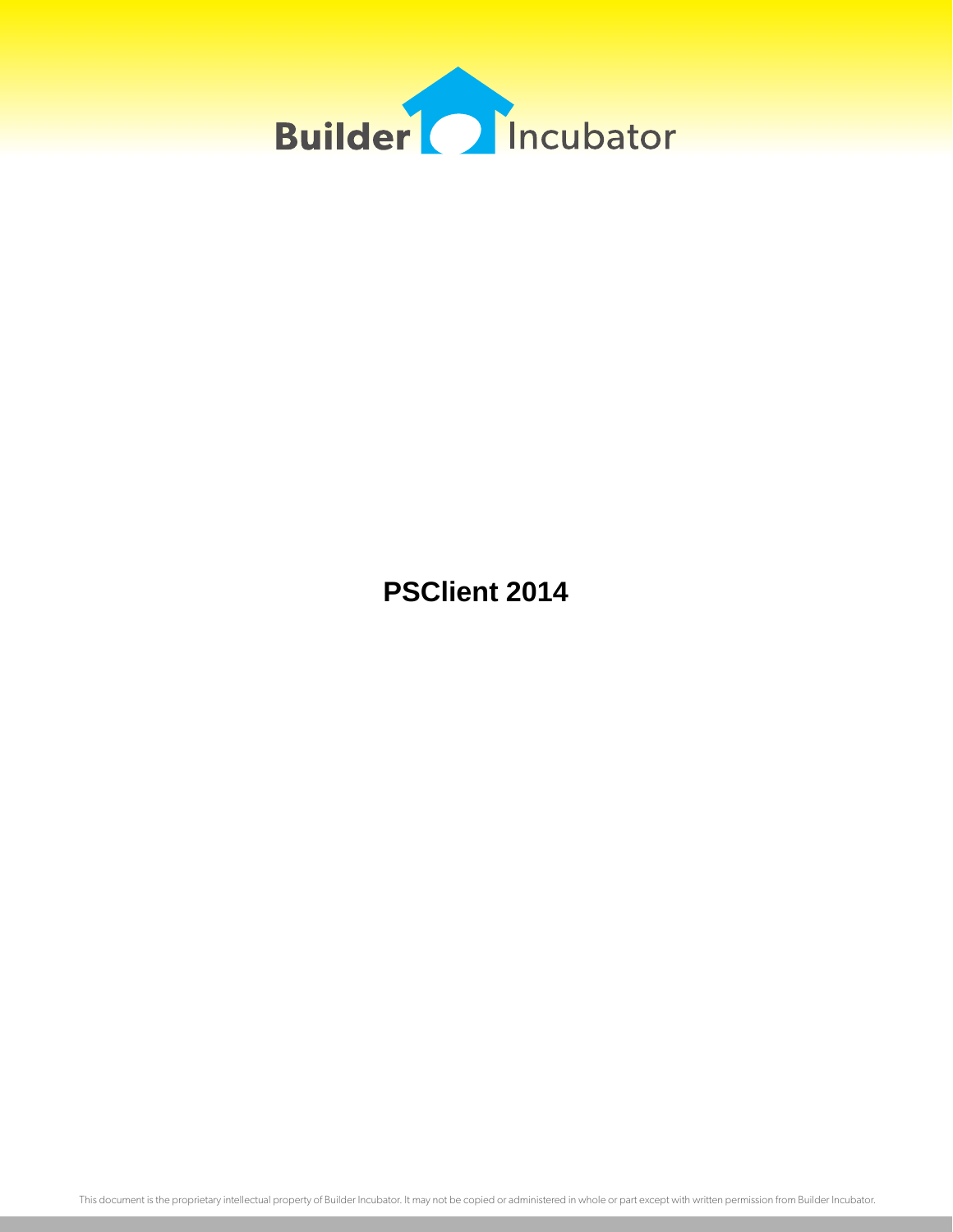# **REPORTS: Client Proposal Report Enhancement**

Program(s): PSClient Software Report: 4870

Reports | Client Proposal

Added a new "Proposal for: CN, Lot #: NNNN" footer to each page of the Client Proposal report (where  $CN =$  Client Name and  $NNNN =$  Lot # if it has been assigned). The new footer Client Name and Lot # was added to help users keep individual, multi-page Client Proposal reports together when multiple proposals are output.

#### **CLIENTS: Permit Number - PIN Number**

Program(s): PSClient Software Report: 4878 Clients | Insert/Change | Departments | Construction Clients | Transactions | Client Header | Departments | Construction Reports | Client Detail Report Reports | Client Profile Report | Export ID Scheduling | Trade Contractor Projection Report Scheduling | Reports | Construction Overview

1. Increased the size of the existing "Permit Number" field from 15 to 25 alpha-numeric characters.

2. Added a new 25 character alpha-numeric "Permit PIN" field immediately below the Permit Number field to assist interested parties in dealing with municipalities which require PINs for scheduling inspections, reviewing job status, and so on. The new Permit PIN displays on/is included in various reports, export/import options, and so on, as noted above.

# **CLIENTS: Delete TODO Transactions**

Program(s): PSClient Software Report: 4882 File | User Maintenance | Insert/Change | Security Clients | Transactions

Added a new "Allow User Override" Global security checkbox option. If checked, this powerful new option gives the user the capability specifically allocated to the supervisor in previous versions to edit or delete any user's Client Transactions.

1. Even though a user may be able to delete transactions, the ability to actually edit transactions may still be constrained by other security configuration settings.

2. During program upgrade, the default setting for this option will be unchecked (not allowed for any user) although the Supervisor will continue to have the edit/delete ability regardless of security settings.

# **MAINTENANCE: Display Base Price on Models Browser**

Program(s): PSClient Software Report: 4888 Maintenance | Models

Added model home "Base Price" to browser list.

# **REPORTS: Add Company Logo to Warranty Request**

Program(s): PSClient Software Report: 4901 File | Supervisor | Configuration | Misc Info 2 Reports | Warranty | Warranty Request

Added a new "Warranty Request Options" configuration box to the Misc Info 2 tab. It will allow users to either print a company logo (or other image) and/or to print the company header on the Warranty Request report (both vendor and homeowner copy).

1. If a logo is added and the configuration "Print Company Header" checkbox option is not checked, the logo will print at the top-center of the page and the company header will print beneath and to the left of it. If the checkbox is checked, the image will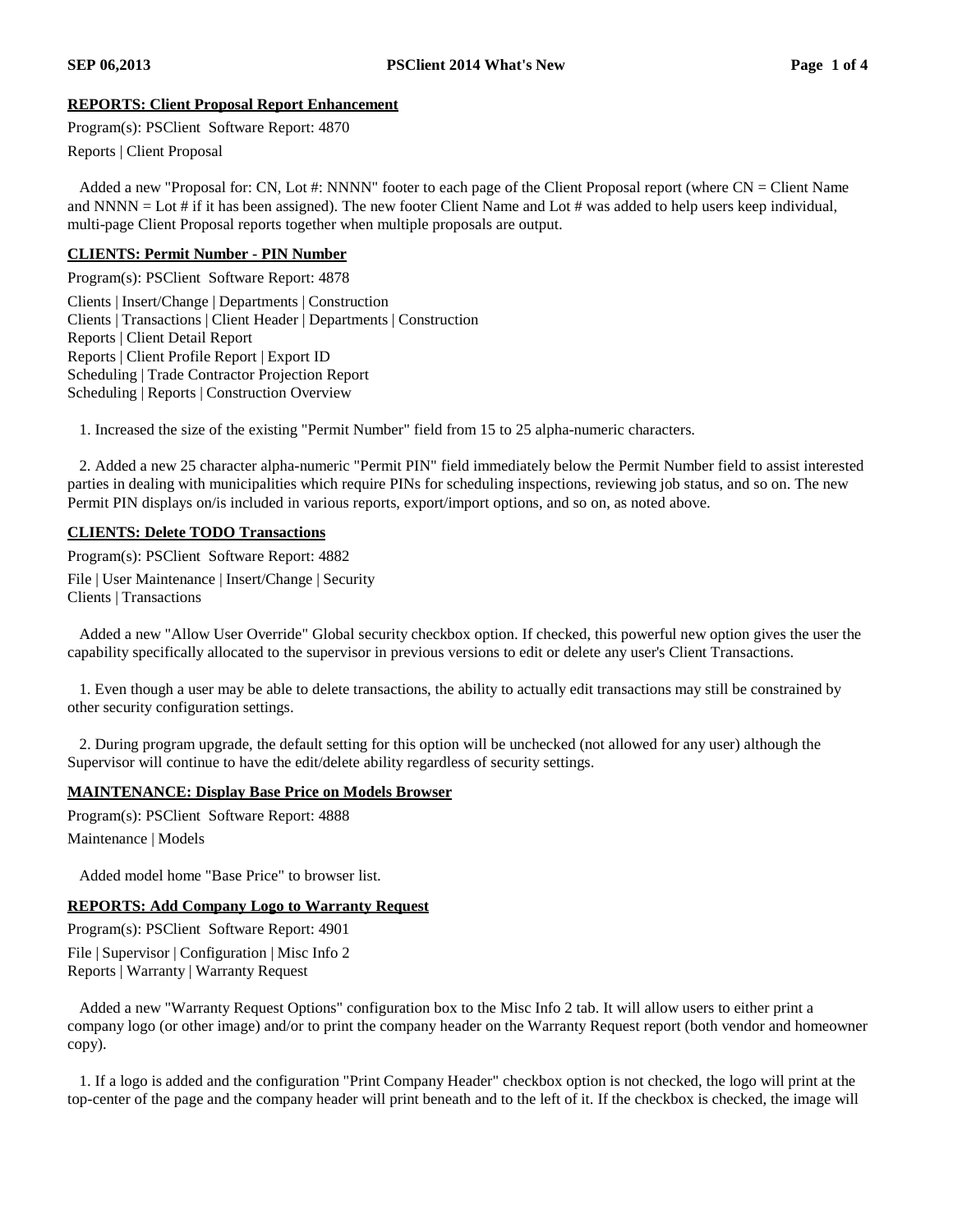#### **SEP 06,2013 PSClient 2014 What's New Page 2 of 4**

print at the top left of the page and the company header will print to the right of it.

2. If using multiple image files for multiple companies, each company's image file must have a unique name and be physically located in the PSClient programs folder (not in the DATAnnn company folder). Image files must be in the .JPG file format and the filename cannot exceed a total of 20 characters including the file extension type (for example, MY LOGO FILENAME.JPG).

#### **ALL: Company Log-in Enhancement**

Program(s): PSClient, Eclare, Gemini Software Report: 4906

File | Company Login

Added a new feature which allows users to quickly switch companies as long as their user name and password is the same in each company involved.

Once a user has sucessfully logged into a given company with their common user name and password, changing to another company only requires that they use the File | Company Login option to select it. The user name and password will automatically be filled in and all the user will need to do is accept the login information on the login window (they can either click on the OK button or press the ENTER key).

#### **MAINTENANCE: Filter Master Option List Models by Subdivision**

Program(s): PSClient Software Report: 4907

Maintenance | Master Option List | Models

Added a "Show Only Subdivision" pulldown option field at the top of the browser window to filter the Master Options List models by Subdivision. If a Subdivision is selected, then the Master Options List browser below the field will only display models that are assigned to that subdivision. The user can clear the field and Tab off to redisplay all models.

# **CLIENTS: Add Lot # to Client Transaction Header**

Program(s): PSClient Software Report: 4908

Clients | Transactions

Added a "Lot #" field to the top-right of the Client Transaction browser window header. The Lot # will display if a Contract lot is defined. Otherwise, it will display a quoted lot # followed by "(Quoted)". If neither is defined, the Lot # field will be left blank.

#### **FILE: Company Login Backup Warning**

Program(s): PSClient, Eclare, Gemini Software Report: 4910

File | Supervisor | Configuration | Additional

Added a new warning message, "WARNING: This company has not been backed up yet!". It appears when a user logs into a company which has not been backed up within a specified number of days. The number of days, which is initially set to five (5) during the program upgrade, is specified in the Backup Warning Days field on the Additional tab.

1. The backup message only applies to backups made using your program's File | Backup Company Data option. We strongly urge you to make backups through the Prosoft program on a frequent basis even if you are using an alternate backup method.

2. The user 'Supervisor' can disable the backup message by setting the Backup Warning Days field to zero (0).

#### **ALL: Launch Spreadsheet/App Other than Excel(R)\***

Program(s): PSClient, Eclare, Gemini Software Report: 4914

File | Terminal | FAX/Email/Spreadsheet | Spreadsheet EXE File | Launch Spreadsheet

Changed the 'Launch Excel' option provided in earlier versions of our programs to be "Launch Spreadsheet". Now, users may decide to use spreadsheets or other applications from other software vendors to open Comma Separated Value (.CSV) files created through our program's reports and/or other file export options.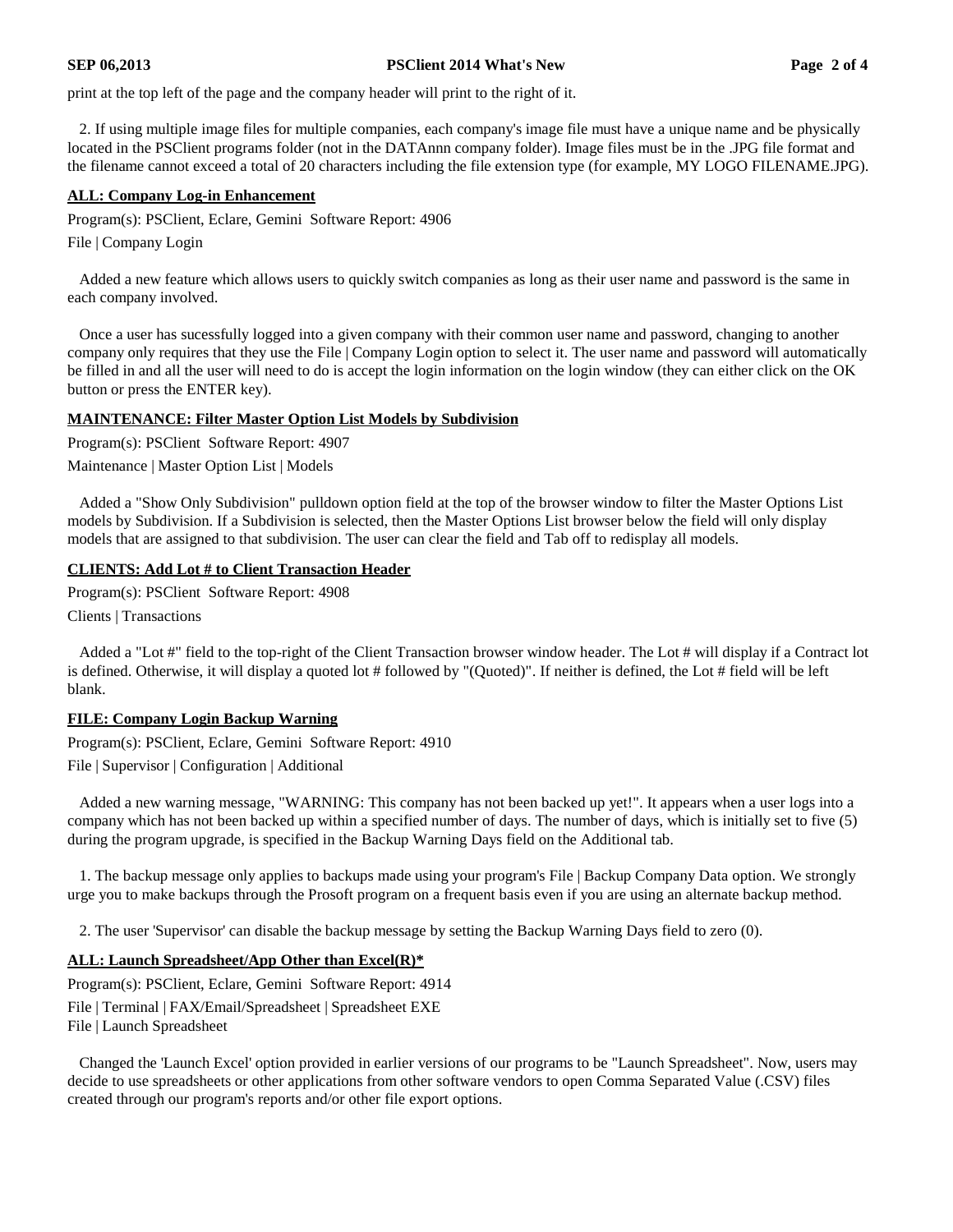\* - Excel is a registered trademark of Microsoft Corporation in the United States and/or other countries.

#### **MAINTENANCE: Master Model Maintenance Header and Model Browser Enhancements**

Program(s): PSClient Software Report: 4918

Maintenance | Models | Insert/Change

Added a new "Base Date" field and an "Internal Notes" button to the master model maintenance window header. Also added a new "Base Date" column to the master models browser window.

The new "Base Date" field automatically updates using the user Log-in Date when a master model price is entered or changed. It can also be manually changed.

The new "Internal Notes" button opens a 2000 character text window in which user notes can can be entered/edited as desired. When user-entered text exists, the "Internal Notes" button will appear in bold. If there is no user-entered text, the "Internal Notes" button will not be bolded (it may appear to be "grayed-out" but it is active).

# **REPORTS: Traffic Report Enhancement**

Program(s): PSClient Software Report: 4928 Reports | Demographics | Traffic Report

Added "Realtor First" and "Realtor Repeat" columns to the Raw Traffic Report Summary by Month/Type for both individual and all sub-divisions.

"Realtor ..." is based on clients whose Status is set as "Internal".

# **FILE: Move Departed Employee's ToDo's**

Program(s): PSClient Software Report: 4930

File | User Maintenance | Change

Added a "Transfer" button to the user Record will be Changed window. When selected, a new "Transfer User Assignments" window appears and allows selected groups of ToDo's for a given user to be transferred to a different user. The intent is to assist in moving a user's active ToDo's when they leave the company.

The progress bar for some ToDo transfer options may or may not go to 100%.

Group Todo checkbox options allow different types of ToDo's to be transferred to different users if desired. Some ToDo options end with "Pending Only". It simply means that all those ToDo's except the ones marked as Done will be transferred. Items marked Done will retain the original user reference for historical purposes. ToDo checkbox options are:

- Scheduled To Do Task
- Master Schedule List (To Do)
- Client Schedule Task (Pending)
- Client Detail To-Do's (Pending)
- Client Detail Warranty To-Do's (Pending)

# **ALL: Program Date Lock Enhancement**

Program(s): PSClient, Eclare, Gemini Software Report: 4933 Eclare, Gemini, and PSClient: Program Run Initialization

Added new logic that will allow a user to connect to the Prosoft Server to update their program registration when they have exceeded their date lock (see NOTE A, below) and is retroactive to all programs version 2013.20 and higher. When a date lock actually occurs, a new window will appear which will give the user either three (PSClient and Eclare) or four (Gemini) options:

1. Enter Registration (Manually update Registration from a current Registration Sheet)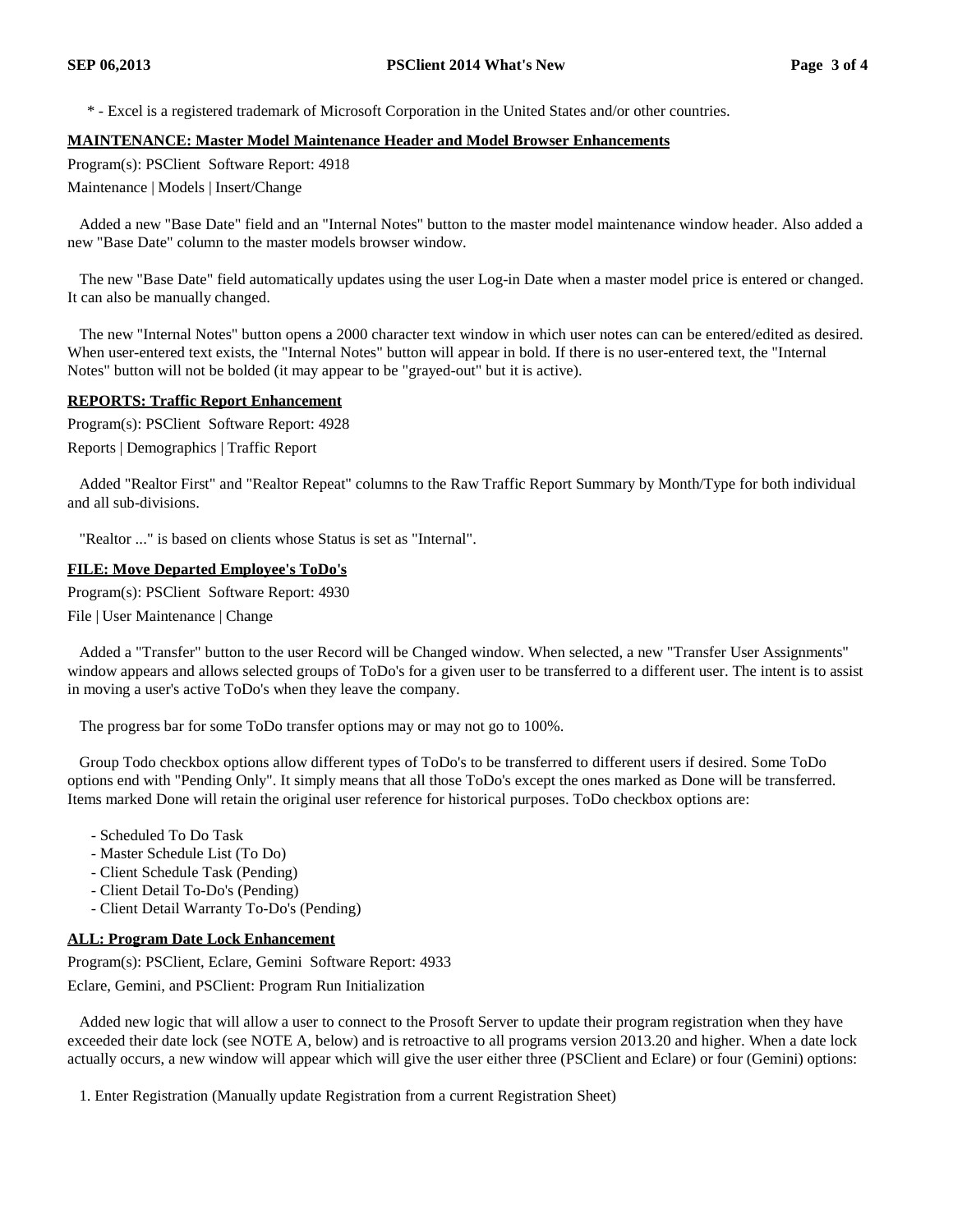2. Connect to Prosoft Server (See NOTES A and B, below - Updates Registration using the Help | Check for Updaes function)

3. Gemini Program only: Continue in Restricted Mode (See NOTE C, below - Allows users to access information already posted. All posting functions are disabled)

4. Exit Program (Aborts program initialization/terminates the program)

#### **NOTES**

A. Assumes Registration is current

B. Requires an internet connection

C. Registration is terminated/suspended

# **SCHEDULING: Faster Trade Contractor Projection Report Time**

Program(s): PSClient Software Report: 4945

Scheduling | Trade Contractor Projection Report

Changed report processing coding to reduce the report compilation time.

# **MAINTENANCE and REPORTS: Master Option Short Description**

Program(s): PSClient Software Report: 4954

Maintenance | Master Option List Maintenance | Models | Insert/Change Clients | Change | Model Options | Change Reports | Client Proposal Reports | Color Selection | Color Selection Report

Added a new "Use Short Description" checkbox option to several options maintenance and report setup locations. When checked, the program will search for a double colon "::" in a description field and, if found, will only show the Master Option Description up to but not including the special characters.

For example, if a Master Option Description was "Door - Exterior - Single 3/0:: Six Panel (no Window)" and the 'Use Short Description' checkbox was checked, the description would actually display/print as "Door - Exterior - Single 3/0".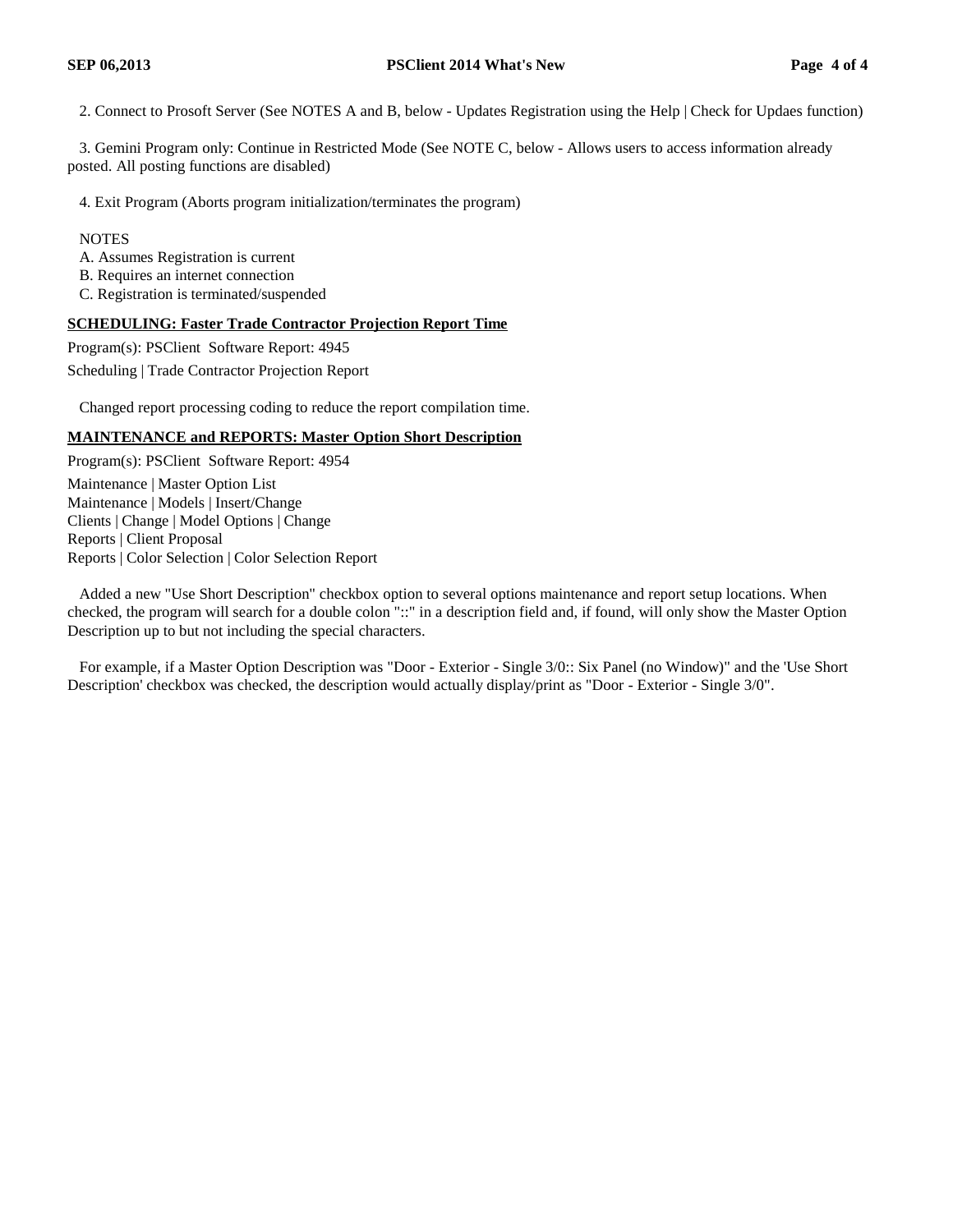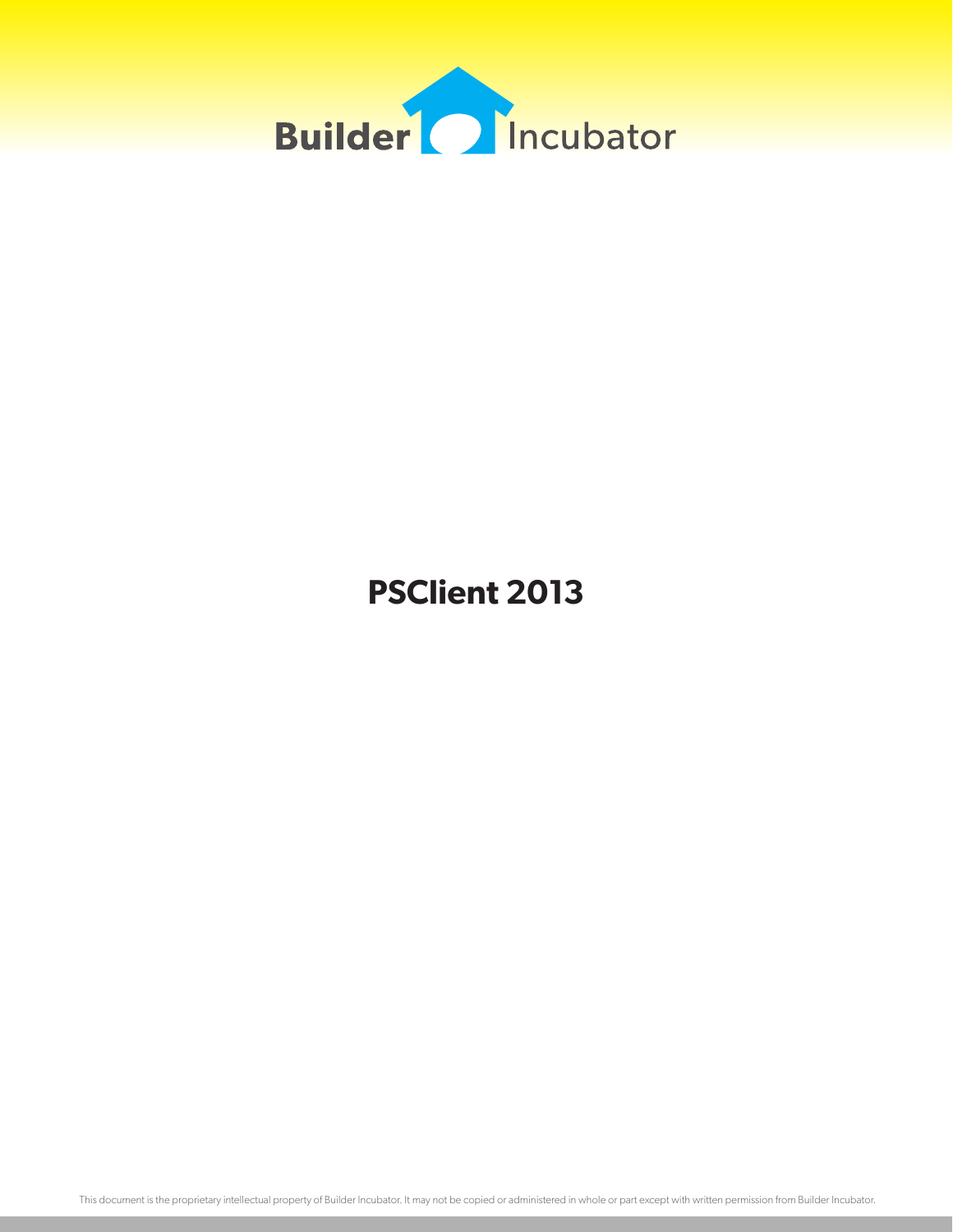#### **ALL PGMS: Replicate Vendor Contact**

Program(s): PSClient, Eclare, Gemini Software Report: 4823

ECLARE: Maintenance | Vendors | Insert/Change

GEMINI: AP | Vendor List Maintenance | Insert/Change

PSCLIENT: Scheduling | Maintenance | Vendor List | Insert/Change

Added a "Replicate" button to the Contacts tab. The Replicate button copies the information in the currently highlighted contact record into all of the other fixed (non-user defined) contacts. Please note that, when used, this function overwrites all existing information in the other contact records!

#### **ALL PGMS: AP Vendor Status**

Program(s): PSClient, Eclare, Gemini Software Report: 4832

ECLARE: Maintenance | Vendors

File | Exchange | Update Common Information

GEMINI: AP | Vendor List Maintenance

File | Exchange | Send Common Information

PSCLIENT: Scheduling | Maintenance | Vendor List

File | Exchange | Update Master Vendors / Paycodes / Reason Codes

#### ECLARE and PSCLIENT:

a. Added the ability to mark a vendor with activity "Deleted" the same way it's done in the Gemini vendor file.

b. Added a "Deleted" checkbox to the Vendor Change window. If a vendor with activity has been marked Deleted it will be checked. Removing the checkmark will "undelete" the vendor.

c. Added a "Show Deleted" checkbox to the Vendor browser window which will allow deleted vendors to be viewed.

d. Added an "Include Deleted Vendors" checkbox to the Vendor Exchange window to allow deleted vendors to be imported if they are exported from Gemini.

GEMINI: Added an "Include Deleted Vendors" checkbox to the Vendor Exchange window to allow deleted vendors marked deleted to be exported, if desired, for import into Eclare and/or PSClient.

# **ALL PGMS: Prosoft Alternate File Dialog (Directory Navigation Mode)**

Program(s): PSClient, Eclare, Gemini Software Report: 4841 ECLARE: File | Supervisor | Program Setup | Configuration GEMINI: File | Supervisor | Configuration | Additional PSCLIENT: File | Supervisor | Configuration | General Information

Added a new "Use Prosoft alternate File Dialog control" checkbox. When checked, the native OS directory navigation control is replaced by the Prosoft File Dialog control which may improve program compability on some installations. The user must exit out of the program and restart it to effect the change.

Pertinent information is presented on the file dialog window and allows the user to easily navigate a given drive's folders and/or files. Action buttons allow the user to Cancel an action or to Save or Open a file. Right-clicking on a folder or file displays a pop-up menu with a limited selection of activities.

# **ALL PGMS: Offsite Company Backup Option**

Program(s): PSClient, Eclare, Gemini, Other Software Report: 4853 ECLARE: File | Supervisor | Program Setup | Configuration File | Backup Data GEMINI: File | Supervisor | Configuration | Additional File | Backup Company Data PSCLIENT: File | Supervisor | Configuration | General Information File | Backup Company Data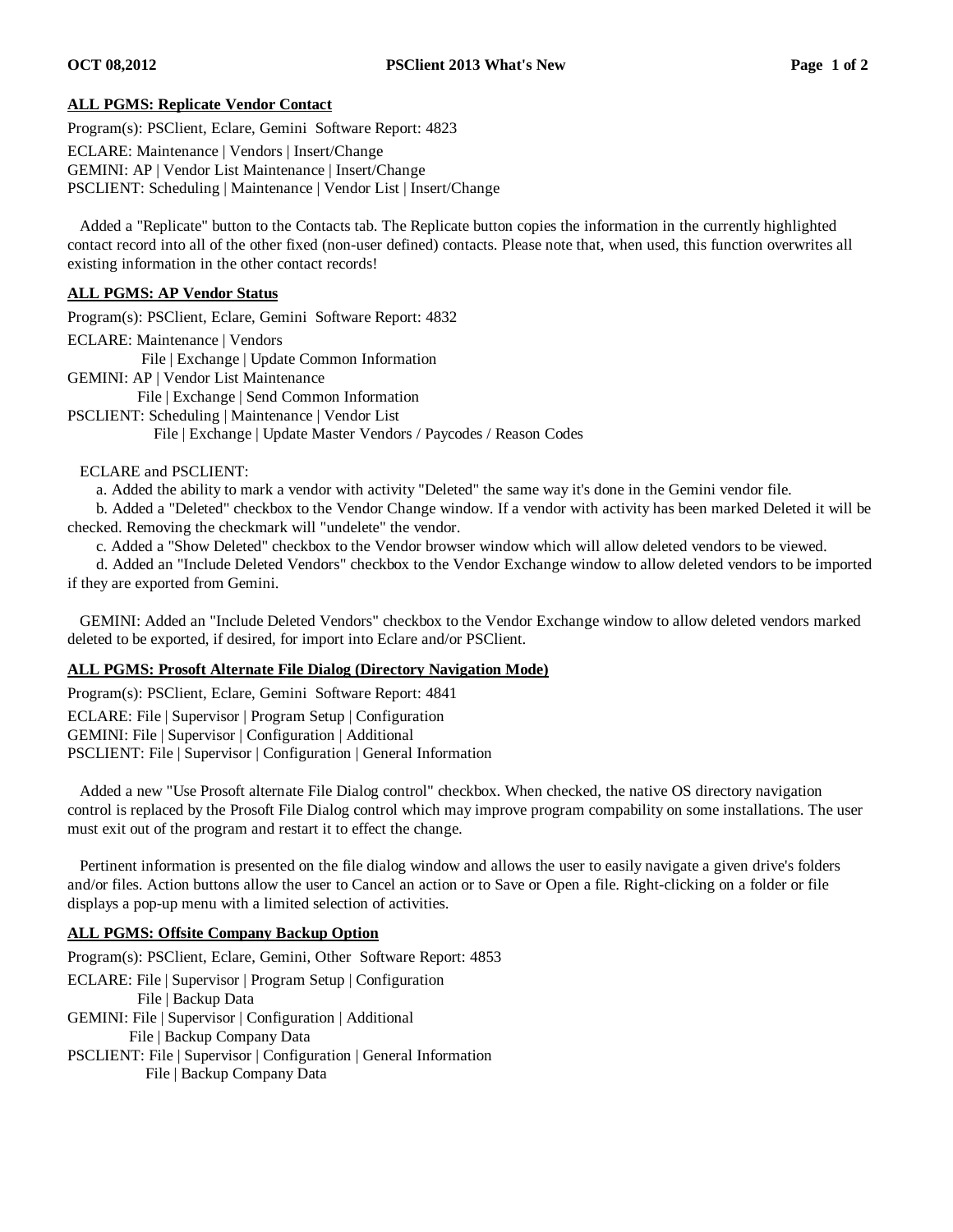#### **OCT 08,2012 PSClient 2013 What's New Page 2 of 2**

Added third-party support to all programs to allow a user to send a company backup offsite to Google(R) Documents Service. Google provides 1 GB of free storage space (which can be increased to 5 GB for \$5/year). To use the new backup option, you must:

1. Have a dedicated internet connection (high speed recommended) on the computer/workstation/other device on which the Prosoft program is accessed and run.

2. Have/Create a Google Gmail(R) account. Prosoft does NOT provide support for this activity.

3. Enter the Google Gmail account setup information in the Google Email and Google Password fields provided in the Prosoft program configuration areas as noted, above, along with the maximum number of backups that you wish to keep at any given time in the Google Max Backups field (max = 999).

Once the Gmail account information is properly configured, a new "Send to Google" button will appear on the Backup Company Data window. When selected, the Prosoft program creates an encrypted backup in a temporary ToGoogle folder and then sends it to Google Documents. A new Prosoft Google Documents Uploader window will subsequently appear to inform you of the upload status of the backup.

Please note that there may be a significant delay (perhaps as long as a couple minutes) between the completion of the backup and when the document uploader status window appears. Please be patient. The Prosoft program has not stopped operating, it has called the third-party communications interface program which subsequently negotiates with Google.

Google and Gmail are registered trademarks of Google, Inc.

# **ALL PGMS: Disable Reports "Page of Page" Option**

Program(s): PSClient, Eclare, Gemini Software Report: 4855 ECLARE: File | Supervisor | Program Setup | Configuration GEMINI: File | Supervisor | Configuration | Additional PSCLIENT: File | Supervisor | Configuration | General Information

Added a new global configuration option, "Disable Report Page of Page" on the appropriate program configuration tab as noted, above. When checked, the reports "Page of Page" feature is disabled and may reduce the amount of time it takes to produce a given report in your system.

"Page of Page" is the report feature that prints the specific page number of the total number of pages on each page of the report. For example, "Page 2 of 10".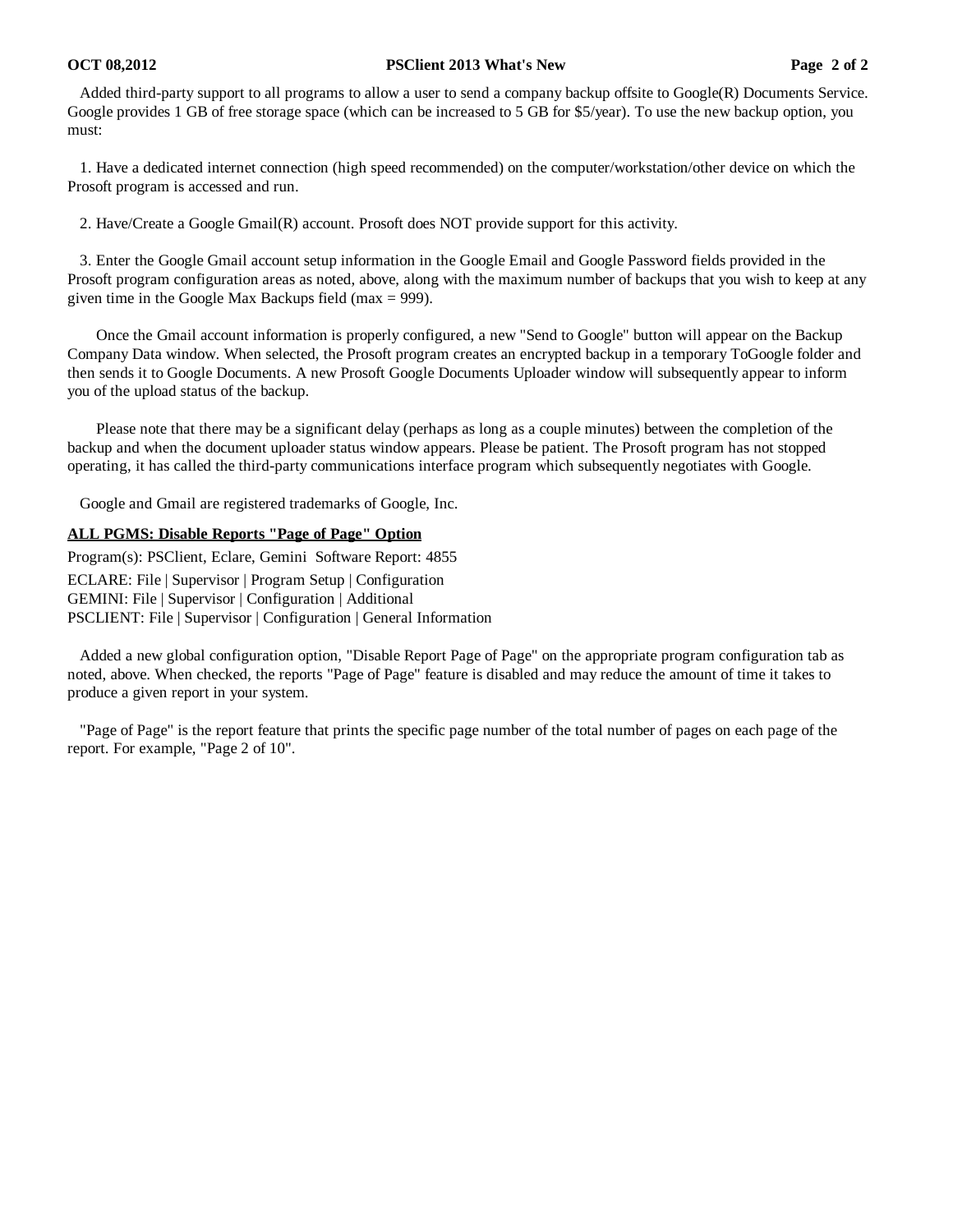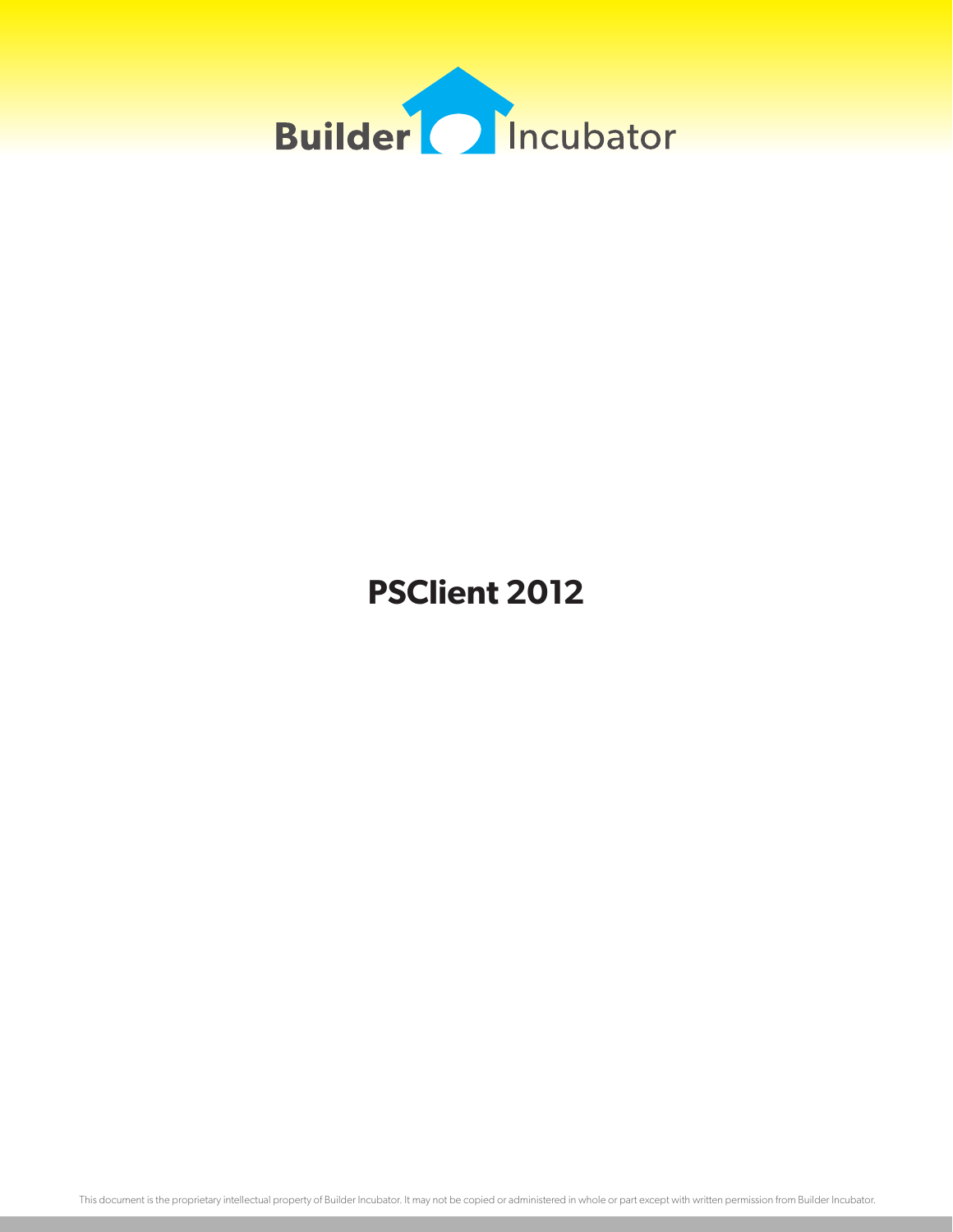# **Option Reference Report Name/Address Option**

Program(s): PSClient Software Report: 4699

Reports | Sales Analysis | Option Reference Report

 Added a new selection option which allows the user to select either the Client Name or Job Address to be shown on the report output but not both. The user selection is remembered for future use.

#### **Ignore Model Option Cost Retrieval**

Program(s): PSClient Software Report: 4701

Maintenance | Master Option List | Change File | Exchange | Retrieve Model Option Costs File | Supervisor | Import | Import Model Option Pricing

 Added new "Ignore Cost on Import/Exchange" checkbox in the Exchange Retail Calculations box. When checked, it will cause the program to ignore/override retail cost option changes via Exchange or Import functions.

Master Options List - Individual options now have new "Ignore Costs on Import/Exchange" checkbox.

#### **Client Proposal Report**

Program(s): PSClient Software Report: 4717

File | Supervisor | Configuration

 Added a new 'Hide "Approval Reqd" on Client Proposal' checkbox to the General Information tab. When checked, it will suppress the "Approval Reqd" message on the Client Proposal report.

#### **Total Contract (Sales Price)**

Program(s): PSClient Software Report: 4759

Reports | Managment | Closing Summary [Finacial]

 Added new "Use Last Saved Contract Amount" checkbox option to the report setup window. If checked, the report will show the Last Saved Contract Amount instead of the Financial Tab Contract Amount. If a client has not yet had a Saved Contract, then the report will show zero.

#### **Hide Company on Company Selection Window**

Program(s): PSClient, Eclare, Gemini Software Report: 4770

File | Supervisor | Company Maintenance | Insert/Change

 Added a new "Hide Company" checkbox on the Company Maintenance window which can be used to mark a company as "hidden" on the Select Company window during login. A new "Show Hidden Company" checkbox has been added to the Select Company window (which appears during login). When checked, all companies marked as "hidden" will appear on the Select Company window.

#### **Windows Registry Settings and Microsoft Security Essentials Check \***

Program(s): PSClient, Eclare, Gemini Software Report: 4780

Updated Eclare, Gemini, and PSClient program initialization to:

a. Check Windows Registry Opportunistic File Locking settings and, if settings are incorrect, to update them.

b. Check to see if Microsoft Security Essentials is active. If it is active and does not have .TPS files excluded, to show a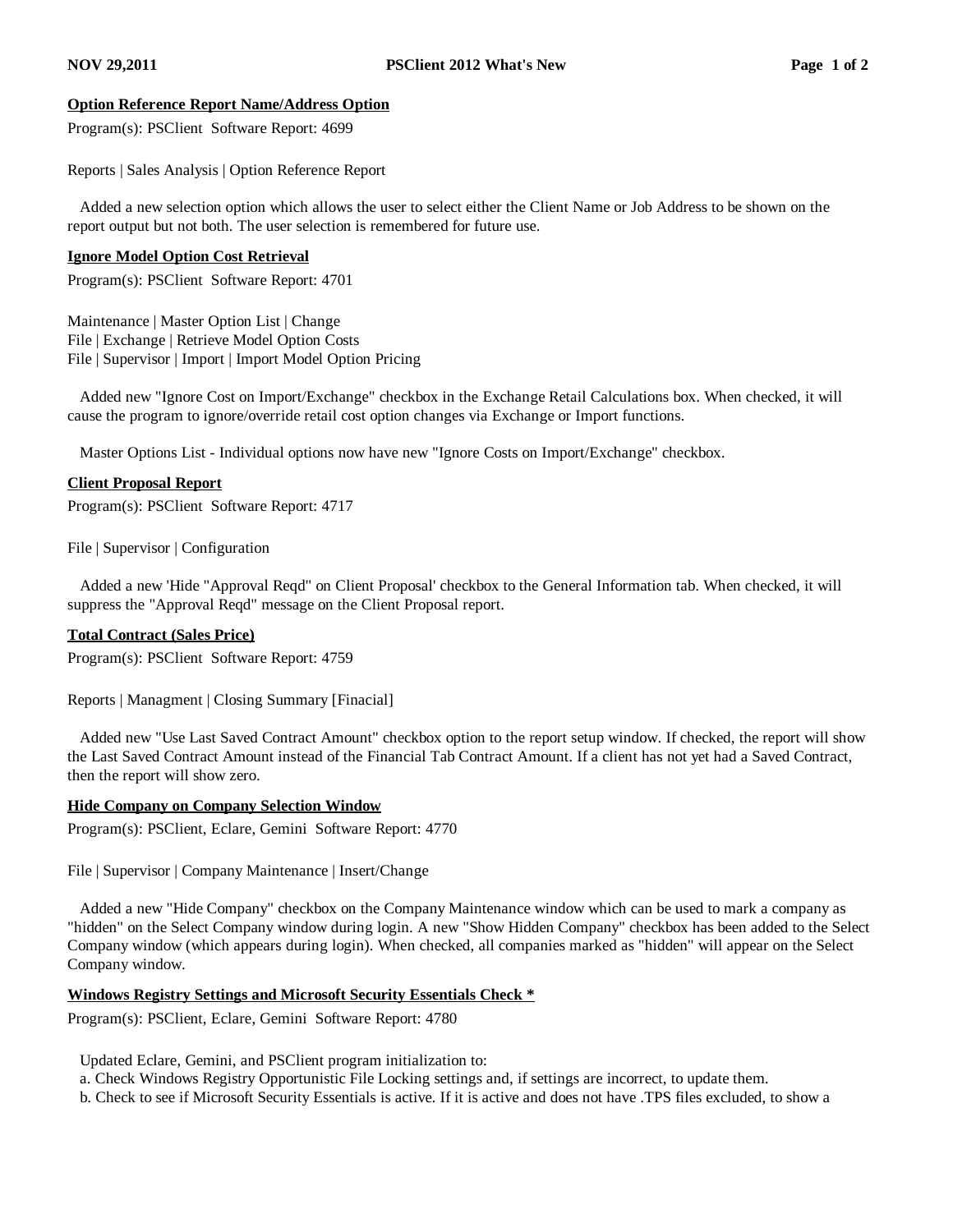warning message but allow program initialization to continue.

 \* Windows and Microsoft are either registered trademarks or trademarks of the Microsoft Corporation. Microsoft Security Essentials is copyrighted by the Microsoft Corporation.

Why the above changes?

 a. Opportunistic File Locking (OPL) - Microsoft has reported that if OPL is turned on that there are cases where the system does not properly update the different buffers (details within a file) in all cases which can cause data loss. We have added a change to the system that verifies the settings and upates the OPL settings if not correct.

 b. Microsoft Security Essentials (MSE) - All virus checking/protection software checks files for issues. The process of checking slows systems down and could cause failure (timeouts) resulting in the program not responding. MSE has been reported to cause issues on database files. MSE is being used by a large number of users (due to it being free). We are able to determine if TPS files have been excluded in MSE and give a warning until the correction has been made. As a side note, it is recommended that TPS files also be excluded from being checked in other virus checking programs.

# **Client Profile Report Export Change**

Program(s): PSClient Software Report: 4788

Reports | Client Profile Report

 Changed the export on this report to optionally use the "User Defined" labels for fields where available instead of the fixed labels.

# **Color/Client Reference Report - Filter**

Program(s): PSClient Software Report: 4812 Reports | Color Selection | Color / Client Reference

Changed the Color / Client Reference report to ignore a tilde character  $(\sim)$  and everything that follows it in the color selection description when comparing a client selection and the master list.

 For example, if the Master Color has a selection for "White", then changing the description for White would cause the report to not find a match because it has been changed. However, if you were to change the description using the tilde character to "White ~Do Not Use", then the proper relation to client options already selected would be maintained.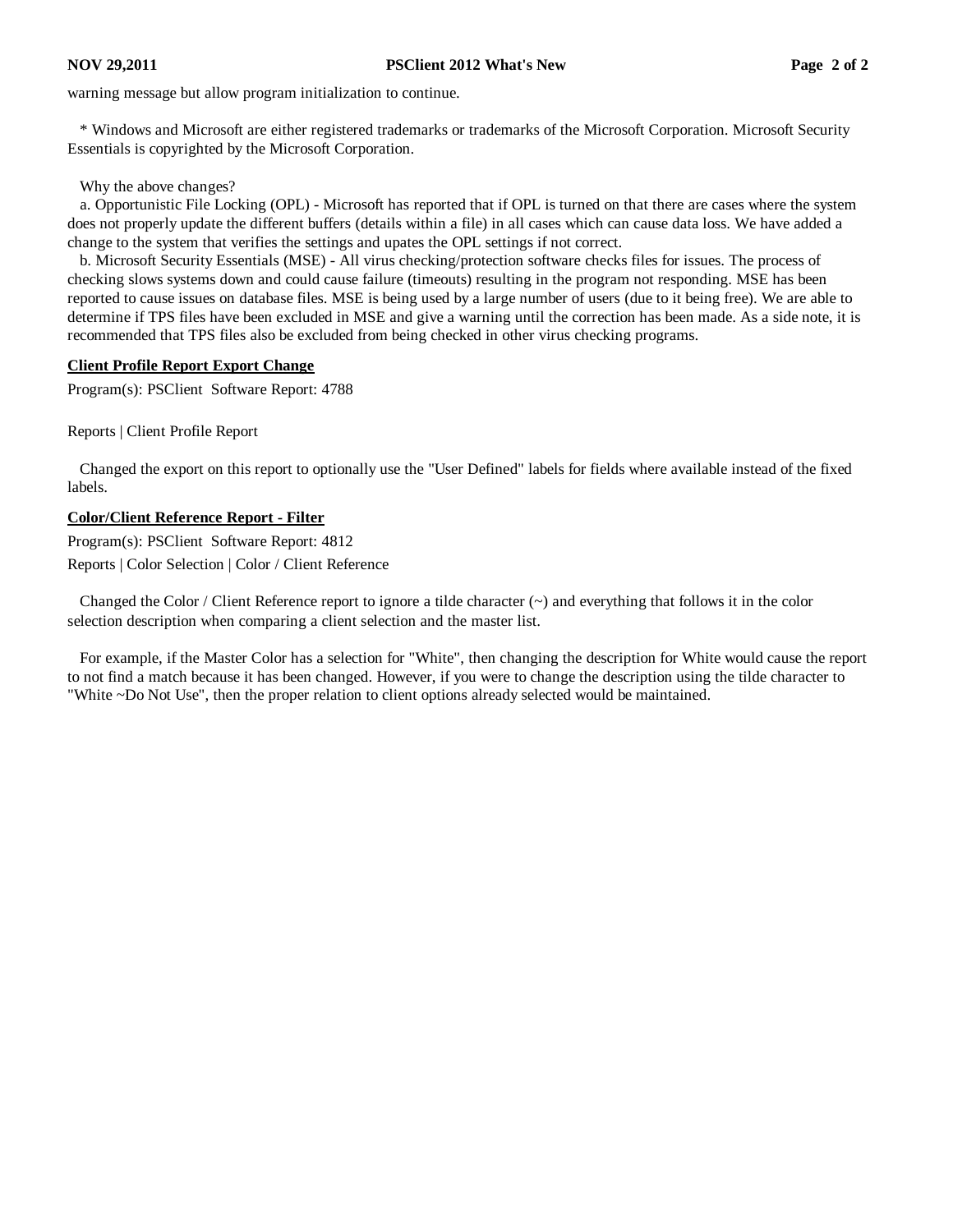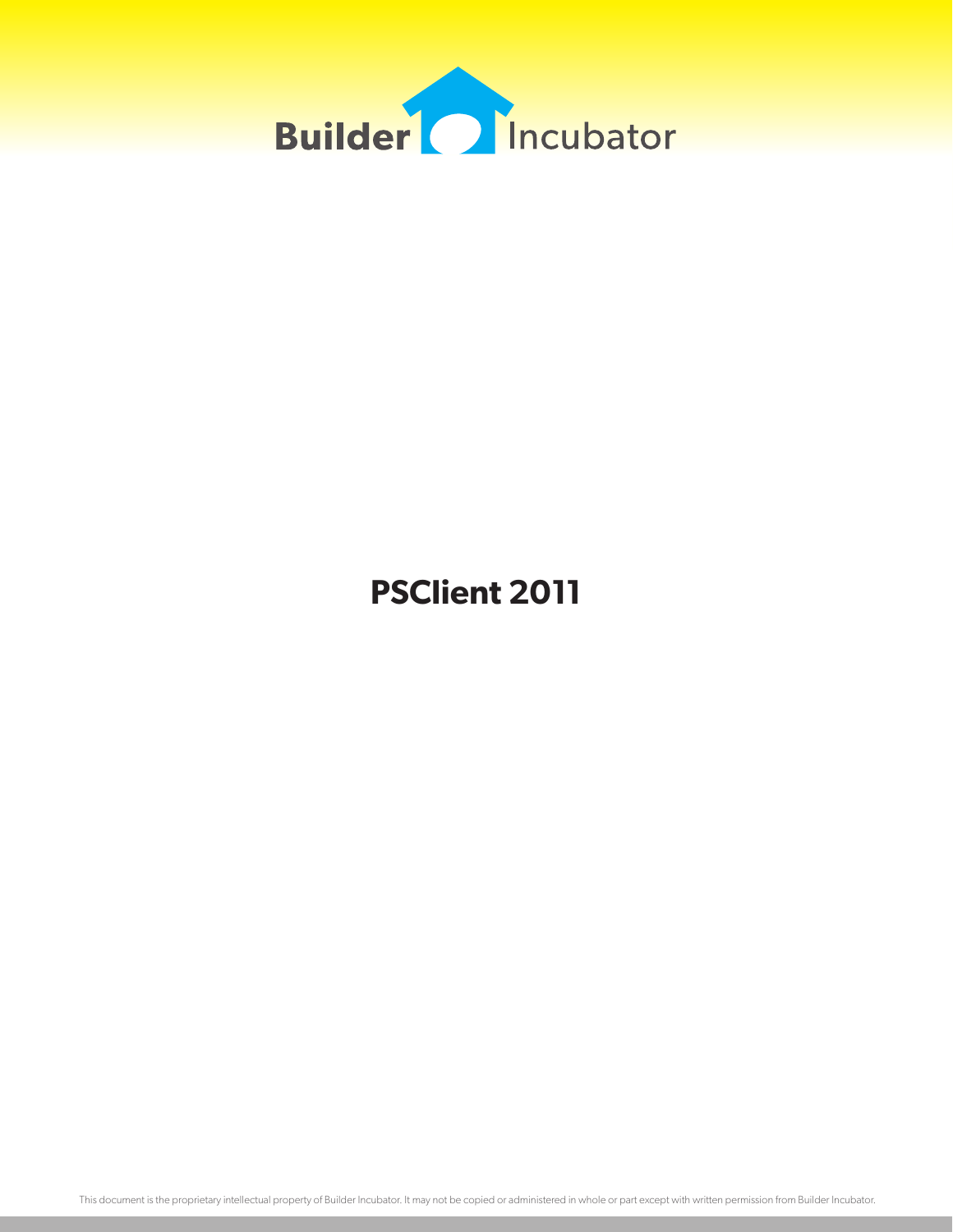# **Job Gross Margin Report**

Program(s): PSClient Software Report: 4111

Added a new report called "Job Gross Margin".

 IMPORTANT: Note there is a change in the format of the Base information when exporting. There is now a separate "Retail Price" column which is set to zero by Eclare and requires that you fill in the information manually.

#### **Loan Type Description**

Program(s): PSClient Software Report: 4586

Increased the loan description from 10 to 30 characters.

#### **Clients Browse List**

Program(s): PSClient Software Report: 4589

 A new option has been added to the "File; Terminal Setup" window called "Clear Client Browse Filters on Open". When checked this will clear the last client view filters each time that client browse list is opened, in effect showing ALL This selection is saved in the local INI and therefore applies only to the local computer.

#### **Client Document Folders**

Program(s): PSClient Software Report: 4596

 "Client Documents" folder names are now user defined. In "File; Configuration" on the "Misc Info 2" tab, there are 8 user defined folder names. These are in addition to the fixed folder named "Album" which is always created. Once defined, the new structure is available within the Client Documents option. Existing (older) folder will be left unchanged even if not in the current configuration list.

# **Client; Finance Tab Lendor info**

Program(s): PSClient Software Report: 4609

Added "Lendors" button to the Contract tab giving access to the same information available on the Finance tab.

#### **Client Status**

Program(s): PSClient Software Report: 4618

 Added a new Client Status of "Other". This behaves much the same as "Internal" in it's exclusion from some of the reports. Reports have been updated to allow filtering on this new type.

 Note that there is also a new security option in User Maintenance on the "Client Status" tab. By default this will be unchecked for all users.

# **Maint; Option List; Model**

Program(s): PSClient Software Report: 4626

 Added a new check box "Show Include Only". When checked, this restricts the list of models to just those that have the "Include" checked.

# **Schedule; Daily To-Do Report**

Program(s): PSClient Software Report: 4650

You can now filter by "Subdivision"

# **To Do List Filter**

Program(s): PSClient Software Report: 4669

Expanded the pull down window to show 20 items instead of 10 for easier selection.

# **Schedule; Quick Schedule Update**

Program(s): PSClient Software Report: 4675

 Added logic to check Task Predecessors and show warning as needed. This uses the same rules as the normal Task Edit (Client; Edit; Schedule; Edit).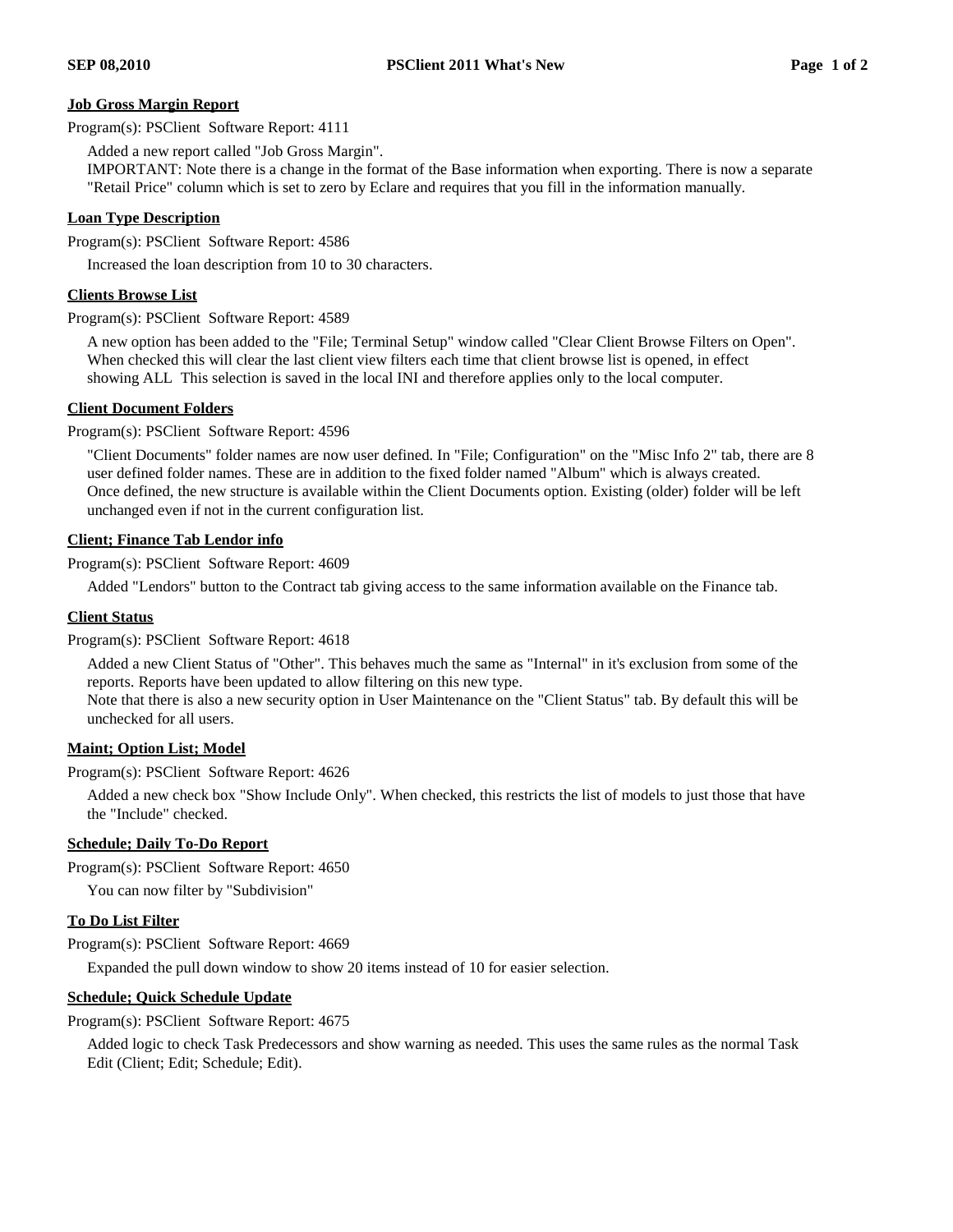# **Web Manager Enhancement**

Program(s): PSClient, Gemini, Other Software Report: 4696

Added support for both multi-file insert and delete. Also changed the program to remember the last-used file location.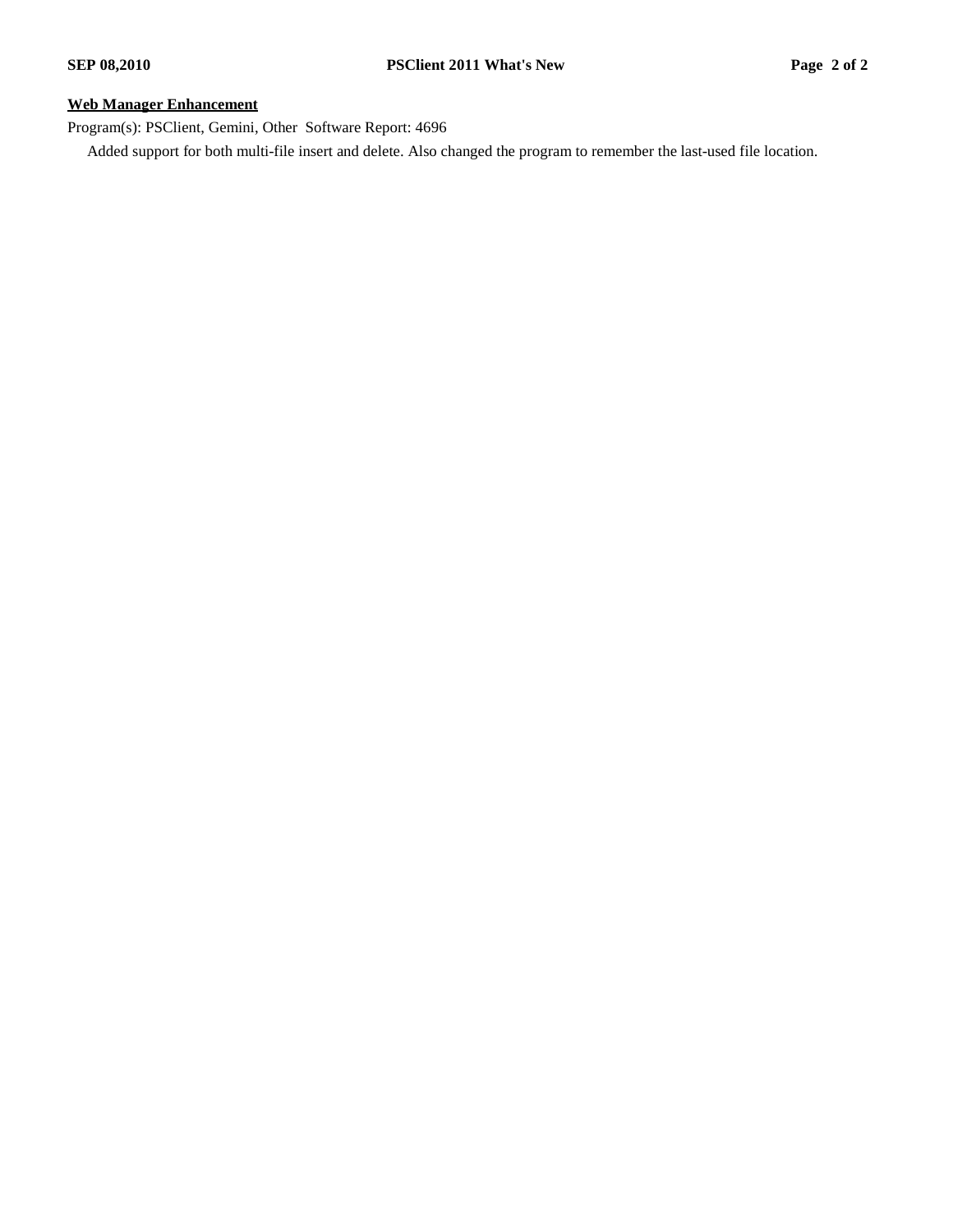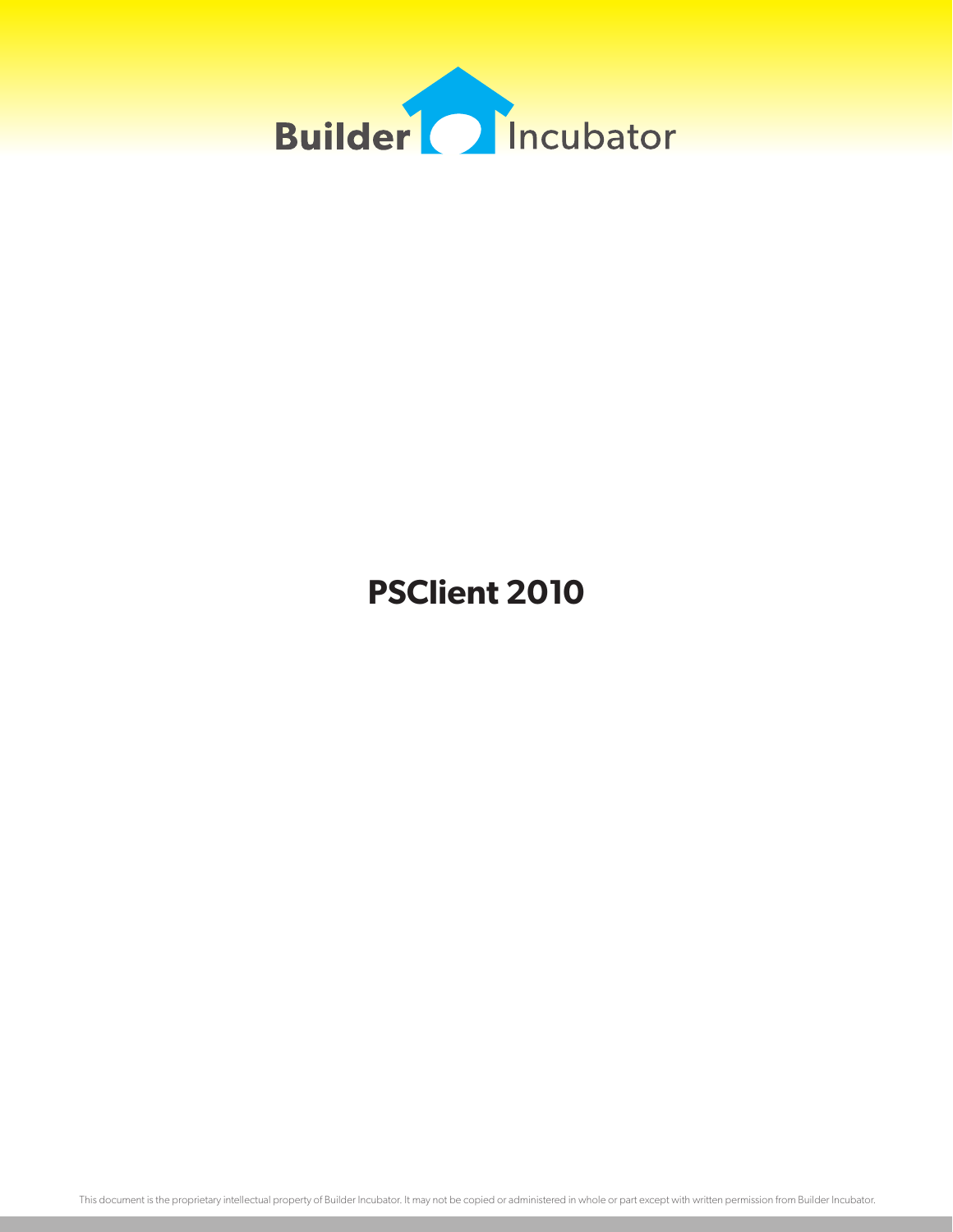# **Summary Closing & Pipeline Report Enhancements**

Program(s): PSClient Software Report: 4319 Clients | Insert/Change | Departments | Finance 2 Clients | Insert/Change | Schedule | Insert/Change | Additional | Link To | Construction Completed Maintenance | Subdivision & Lots | Insert/Change | Budgets Reports | Management | Summary Closing & Pipeline Report

 Added a new "Exclude Spec Homes" checkbox to the report setup window and expanded the Pipeline Report to also tally "Completed" construction. This is based on a new date field in the Client Header Finance 2 tab which may also be linked to a Schedule Task for automatic update.

# **Copy Color Selections Window Enhancement**

Program(s): PSClient Software Report: 4326 Maintenance | Color Choice | Copy Color Selections

Changed the characteristics of the Copy Color Selections window to allow it to be resized by the user.

# **Warranty Enhancement**

Program(s): PSClient Software Report: 4385

Client | Transactions | Insert/Change | ToDo Type | W:Warranty Maintenance | Administrator | Tx Document Maintenance | Warranties | Tokens Reports | Warranty

 Added a new "Exempt" checkbox to the client Warranty Transaction window which allows a warranty to be marked as Exempt (not the fault of the vendor). The information is then used to update the Warranty Request, Warranty Summary , and Warranty Activity reports. When unchecked, a new Warranty Activity report setup checkbox, "Include Exempt Warranties", allows the user to exclude those warranties marked "Exempt" to correctly denote that a vendor is not at fault.

A new token, "TxWExempt", has been added for use in warranty letters.

# **Transactions Browser Window Enhancement**

Program(s): PSClient Software Report: 4441 Client | Transactions

Added the primary Co-Buyer name to the browser window (top left).

# **AP Vendor Expiration Report Enhancement**

Program(s): PSClient, Gemini Software Report: 4450 AP | Reports | Vendor Reports | Vendor Expirations

 Added a new "Expiration Earliest Date" filter field to the report. If a date is entered, the report will only show vendor expirations on or after the specified date.

# **Added Client First Name to ToDo Report**

Program(s): PSClient Software Report: 4461 Reports | ToDo List

 Added the client's first name to the ToDo report using the phone number checkbox option which has been changed to "Show First Name and Phone".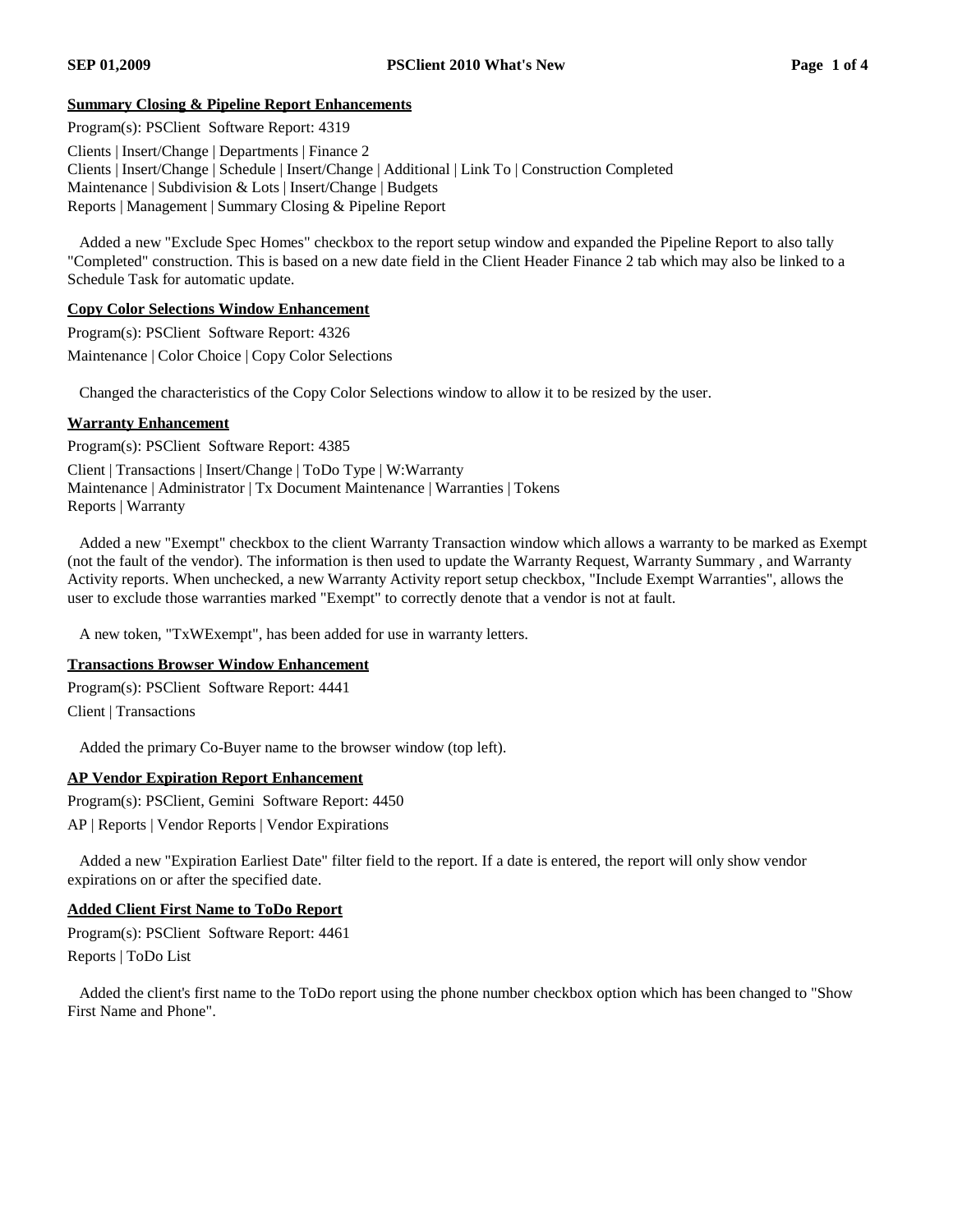# **Contract Proofing Report Enhancement**

Program(s): PSClient Software Report: 4488 Clients | Insert/Change | Model Options | Change | Notes Clients | Insert/Change | Contract | Print Contract | Proofing Report

Added Client Notes to the Contract Proofing Report which will output any user-entered Model Option Notes.

# **Client Model Pricing Enhancement**

Program(s): PSClient Software Report: 4494 File | User Maintenance | Insert/Change | Security 2 Clients | Change | Model Options | Reprice Model

 Added a new "Reprice Model" button on the Client Header Model Options window. When the Reprice Model button is selected, a browser displays each included option with both current (client) and new price columns. Options eligible for repricing may be individually selected. An addendum is created by "saving" the contract to complete the transaction.

 To access the new option, user's must have (new) "Reprice Client" security authority and the client must have a lot assigned on the Finance tab. New prices are extracted from updated Maintenance Master Option List, Subdivision & Lots, and Model options information.

# **Added Security for Client Status**

Program(s): PSClient Software Report: 4508

File | User Maintenance | Client Status

File | Supervisor | Configuration | General Information

 Added a new User Maintenance "Client Status" security tab which allows you to specify Client Status maintenance options for a given user. If an existing client's record has a status option which is not in a user's approved list, the Client Status pulldown will be disabled. If the existing client's status is in the approved list (or a new client is being added), then the Client Status pulldown will reflect only the user's approved status options.

 Also added a new Configuration "Create Client Transaction on Status Change" checkbox which, when checked, will automatically create status change transaction records.

# **Vendor List Enhancement**

Program(s): PSClient Software Report: 4523

Scheduling | Maintenance | Vendor List | Insert/Change Clients | Insert/Change | Departments | Finance

 Added a "Lender's Only" checkbox to the Vendor List browser header which can be used to restrict the vendor list to just those vendors marked as lenders for quicker selection. The Lender's Only checkbox can be changed on-the-fly when accessed through the Finance tab Construction or Permanent fields.

Vendors are designated as lenders using the Lender checkbox on the Vendor Maintenance General tab.

# **TxText Maintenance Enhancement**

Program(s): PSClient, Eclare, Gemini Software Report: 4527

Eclare and Gemini: File | TxText Maintenance PSClient: Maintenance | Administrator | TxDocument Maintenance

 Added a new token, "VendorContacts" (txVendorContacts in PSClient), that allows pre-defined Vendor Contacts information to be output to TxText documents.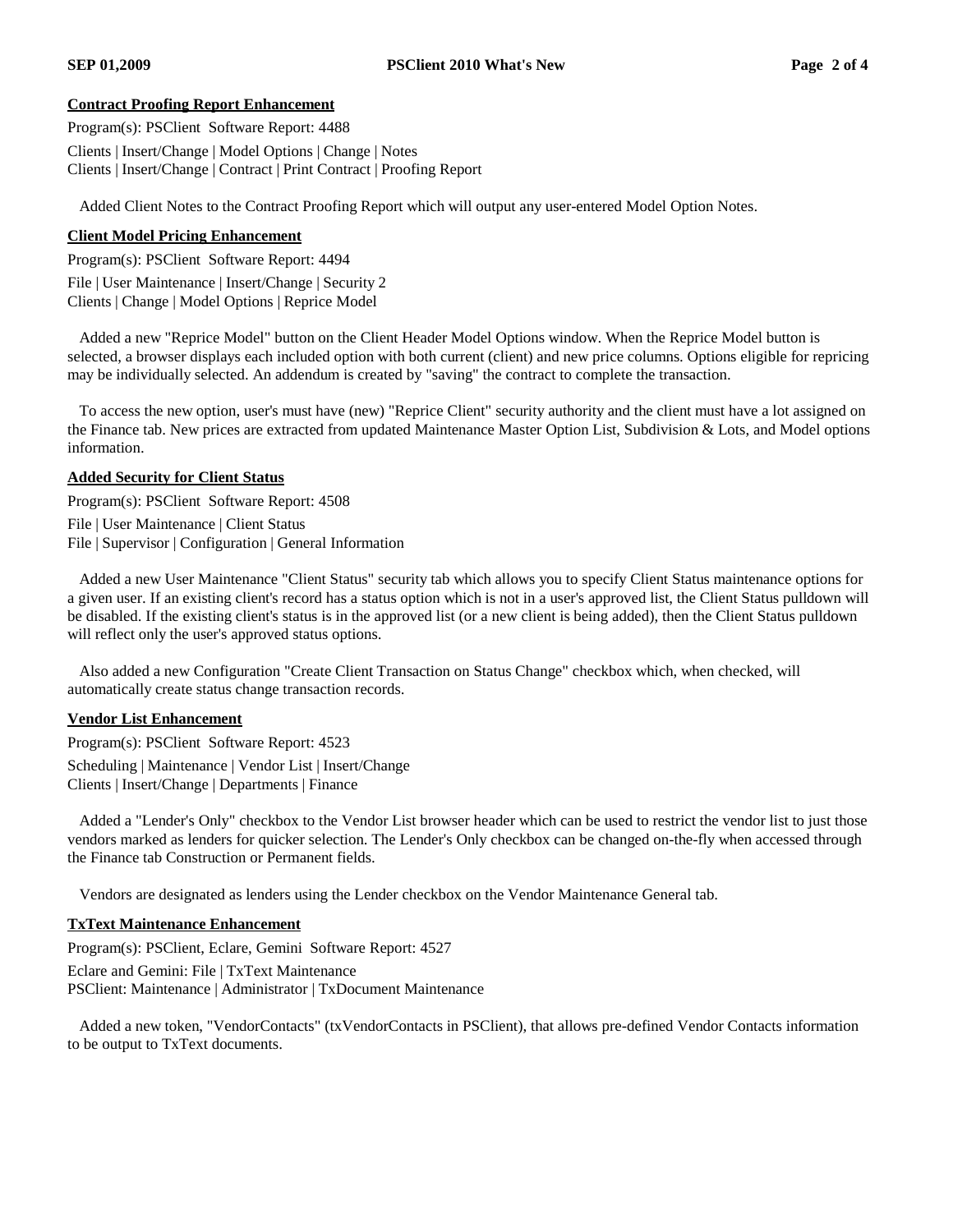#### **Print Vendor Letters Enhancement**

Program(s): PSClient, Eclare, Gemini Software Report: 4528

Eclare: File | Print Vendor Letters Gemini: File | Print Vendor Letters

AP | Reports | Print Wavier of Lien

 Added new logic to handle repetitive user-entered values for multiple tags at report runtime. Runtime user entry fields are created in TxText documents using the File | TxText Maintenance | New Doc/Open Doc | Insert | User Entry option.

#### **TxText Warranty Documents**

Program(s): PSClient Software Report: 4529 Client | Transactions | Insert/Change | Print Letter

 Changed the program to automatically default to the TxText "Warranties" folder if the current client transaction ToDo Type is Warranty. Once the appropriate Warranty TxText document has been selected, if it is saved, it will still be saved in the Letters folder as before.

#### **Access to Vendors in Transactions**

Program(s): PSClient Software Report: 4538 Clients | Transactions | Insert/Change

 Added a new "R: Request" fixed Client ToDo Type Transaction which behaves the same as other user defined types except that a Vendor may be selected as part of the transaction creation. It's purpose is to allow a vendor that relates to the transaction type to be selected so that related TxText tokens are available when printing.

# **Client Purge Date**

Program(s): PSClient Software Report: 4554 File | Supervisor | Configuration | General Information tab Clients | Insert/Change | Add'tl General tab File | Supervisor | Remove Old Clients

 Added two new fields, a "Days Before "X" Client is Purged" on the Configuraiton General Information tab and a "Purge Date" field on the Clients Add'tl General tab. When a client's status is changed to "X", the purge date will automatically be set to the current date plus the number of days, if any, entered in the 'purge days' field.

 The Purge Date is subsequenty used in conjunction with the Purge Through Date field in the Remove Old Clients option. The underlying concept is that client history can be maintained for a given minimum period of time before it is deleted.

# **Expanded Check for Duplicates**

Program(s): PSClient Software Report: 4555

Maintenance | Administrator | Check Duplicates

 Added a new client Duplicate Check option, "One Client Only (Name, Co-Buyer and Phone)", designed to see if a specific client has any other duplicates. Both the Client's and the Co-Buyer's last names are cross-checked against each other as well as Phone1.

#### **Contract Addendums**

Program(s): PSClient Software Report: 4563

Clients | Insert/Change | Departments | Finance tab Clients | Insert/Change | Contract tab | Version

 Added a new "Addendum Base" option on the Finance Tab. When the new "Set Base" button is selected, you may select which Addendum number should be considered to be base or zero. Once selected, the Base Addendum will subsequently be reflected on the Contract Proofing Report and will also be available as a new "AddendumAdj" TxText token.